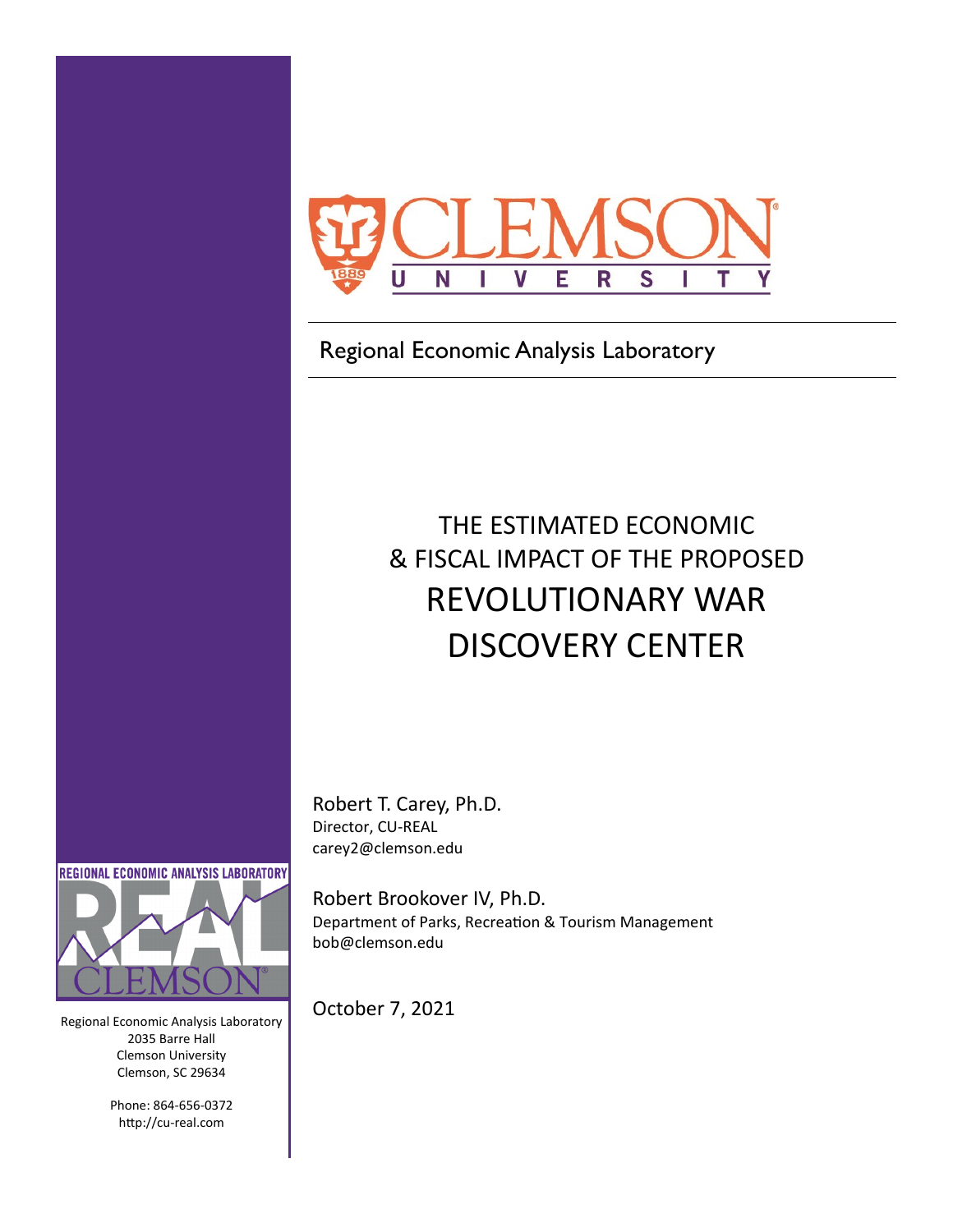The views presented here are those of the author(s) and are not necessarily those of the Regional Economic Analysis Laboratory (CU-REAL) or of Clemson University. Nothing in this report should be construed to indicate endorsement by CU-REAL or by Clemson University. CU-REAL performs economic and policy analysis for public, private, and non-profit sector clients and is a unit of the Department of Political Science, Clemson University College of Behavioral, Social and Health Sciences.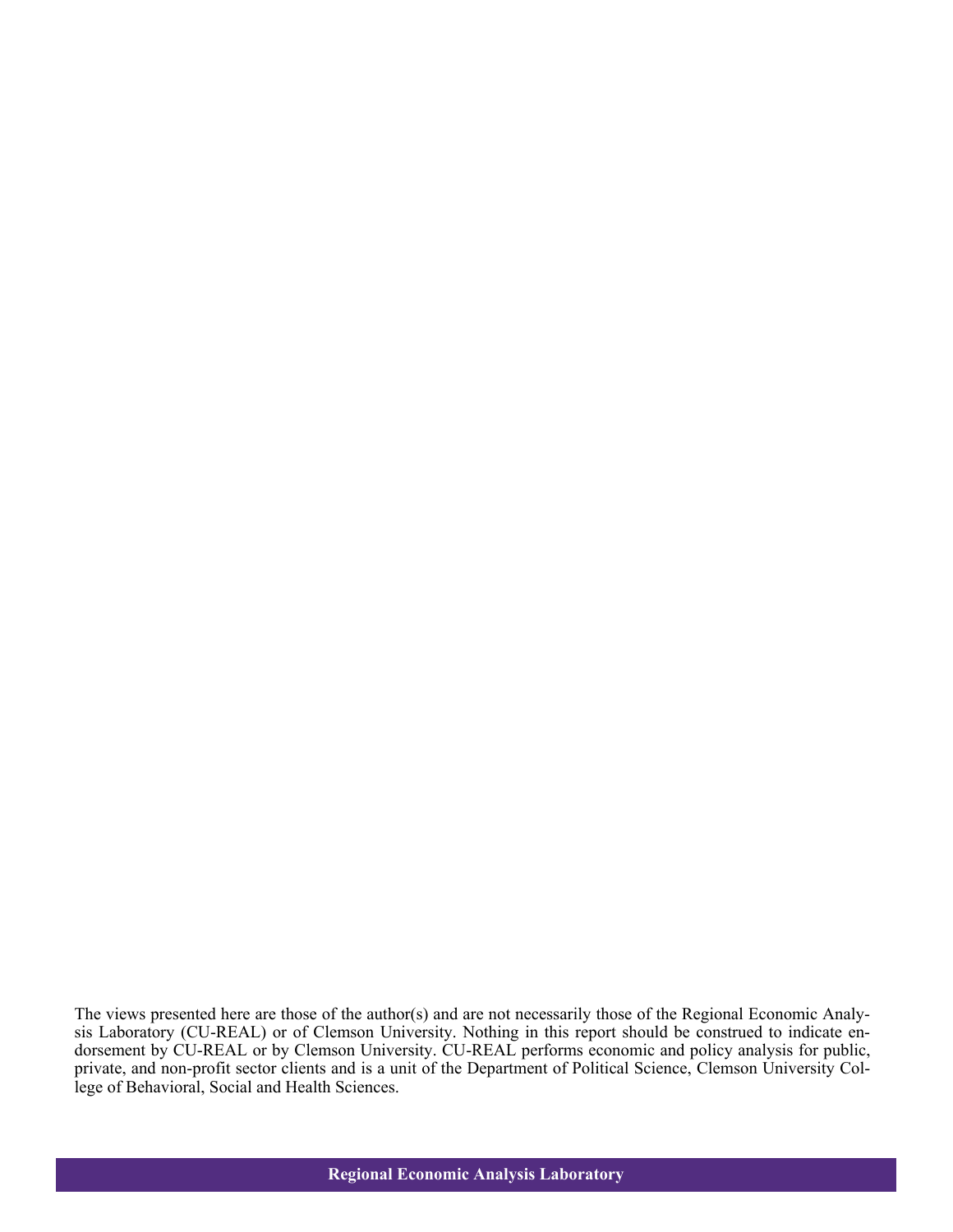# **Table of Contents**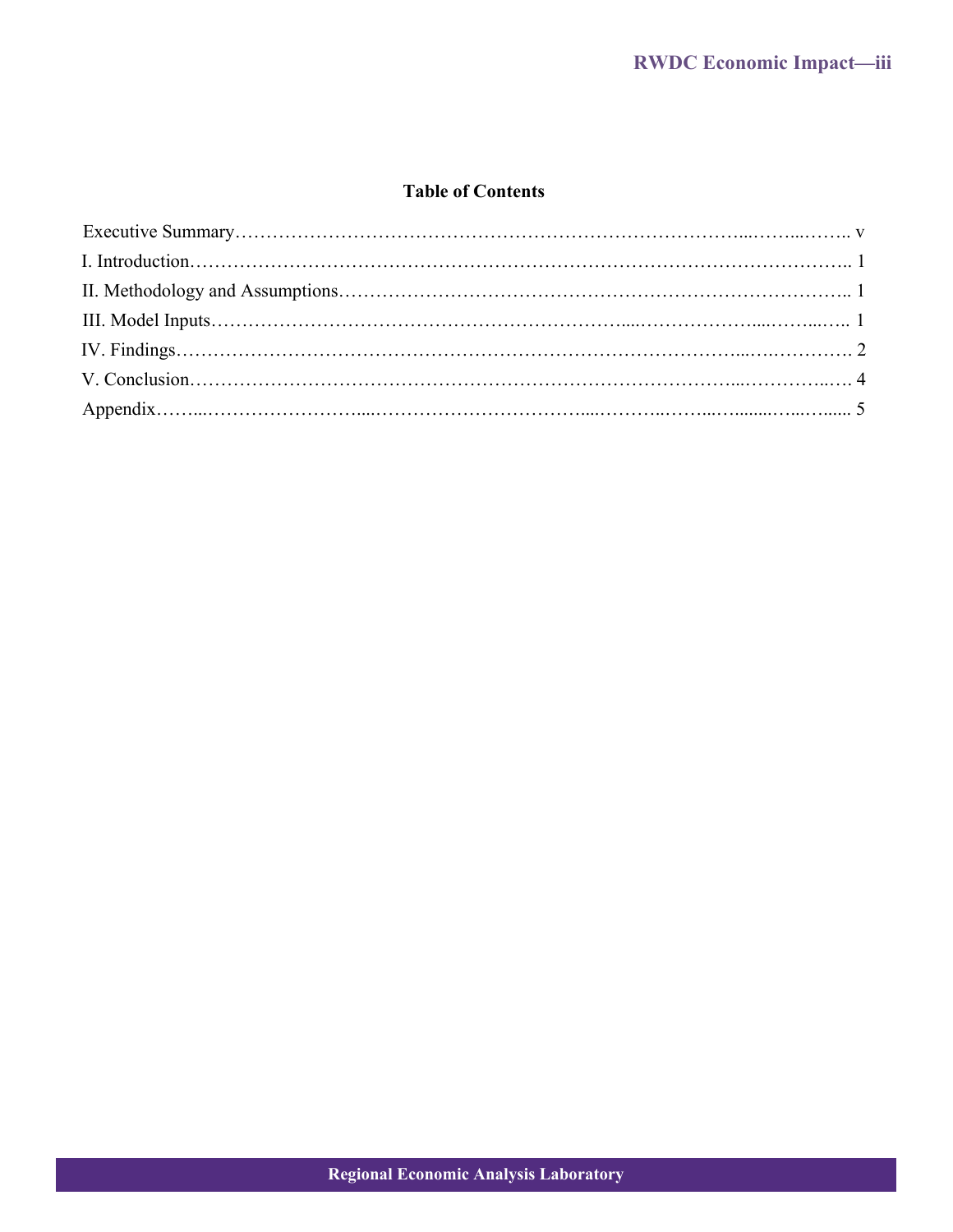This Page Intentionally Left Blank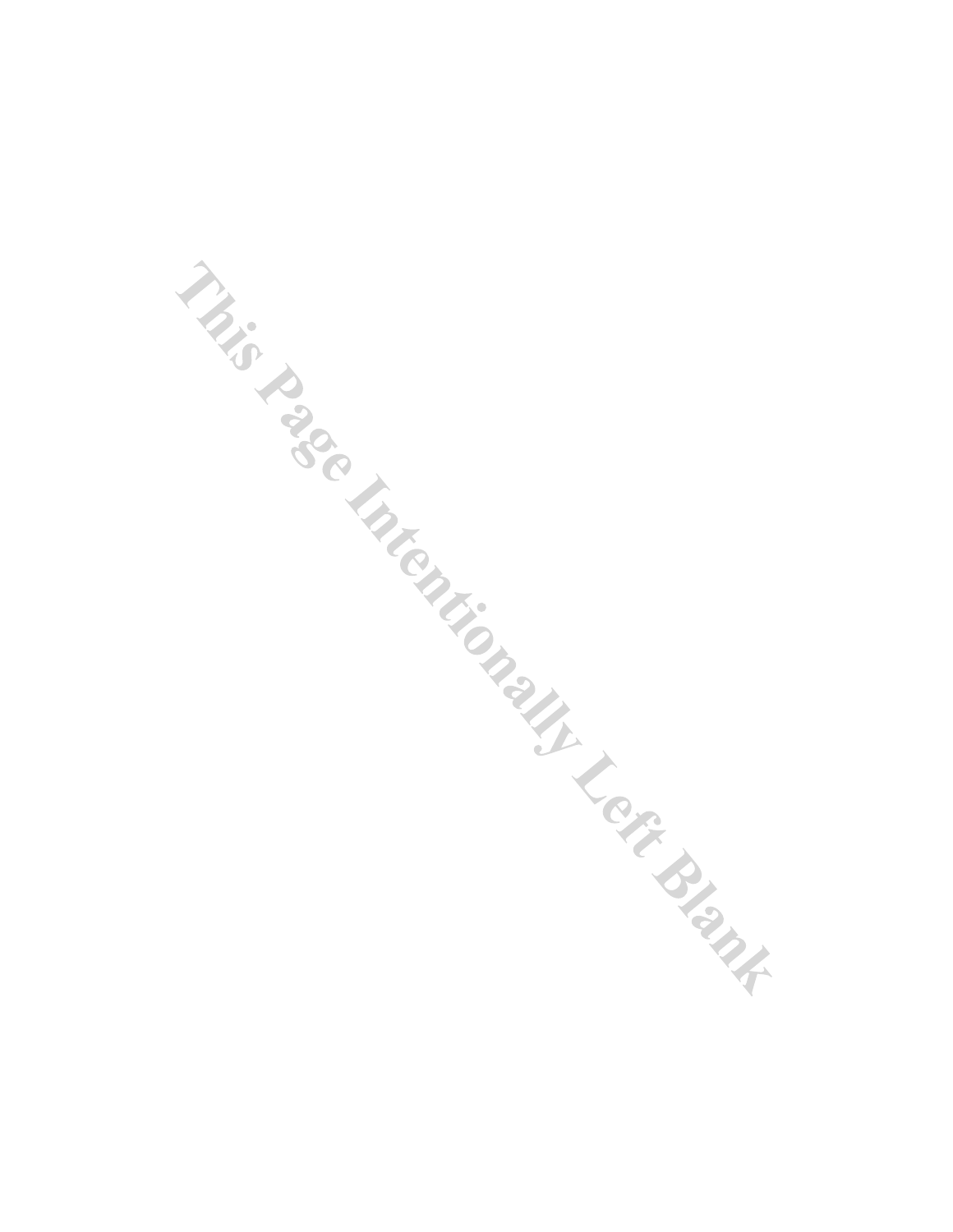# **Executive Summary**

The proposed Revolutionary War Discover Center (RWDC) will be located in downtown Gaffney, South Carolina. The City of Gaffney is located in Cherokee County, which is home to two Revolutionary War battlefields. The economic impact of the RWDC is expected to derive from direct, indirect, and induced effects of capital spending associated with renovation of the building in which the Center is to be located, operational spending by the Center upon its opening in 2024, including wages and salaries, and new tourist spending generated by the Center. The analysis was conducted using the REMI  $PI^+$  model; additionally, local government fiscal impacts were projected using CU-REAL's Fiscal Impact Analysis Tool. Projections were made for the years 2022, the year in which construction is slated to begin, until 2030.

Most of the Center's economic impact is expected to result from new tourist spending. While the RWDC cannot be credited with extant spending by the estimated 215,000 annual visitors to Revolutionary War sites within the county, we estimate that approximately fifty percent of existing visitors will add a stop in Gaffney to visit the Center, leading to additional spending. We also estimate that the Center has the potential to draw some 12,000 to 15,000 new visitors to the county annually with the potential to see an additional 5,000 new visitors in each year. Note that the United States' Sesquicentennial in 2026 is expected to bring additional tourism interest to the county; for the sake of conservatism, we assume that the increase in visitors in conjunction with the Sesquicentennial will be independent of the RWDC and as such are not counted toward the Center's economic impact.

Construction of the RWDC is projected to generate up to **nineteen** jobs and **\$3.1 million** in annual output/total sales in Cherokee County over the years 2022-2024, peaking in 2023; these impacts of course only persist so long as construction is ongoing. Upon opening, the combined impact of RWDC operations and visitor spending within Cherokee County is projected to average **between 63** to **70** jobs between 2024-2030 and **\$6.7 to \$7.5 million** in annual output. The cumulative effect of the RWDC on county output (including construction) is projected to reach **between \$51.8 and \$57.3 million** by 2030. Cumulative fiscal impacts on local (county and municipal) governments in Cherokee County are projected to be net positive **between \$309,000 and \$324,000** by 2030; this is net of expected contributions from the county and city governments toward the Center and includes projected revenue from local accommodations and hospitality taxes.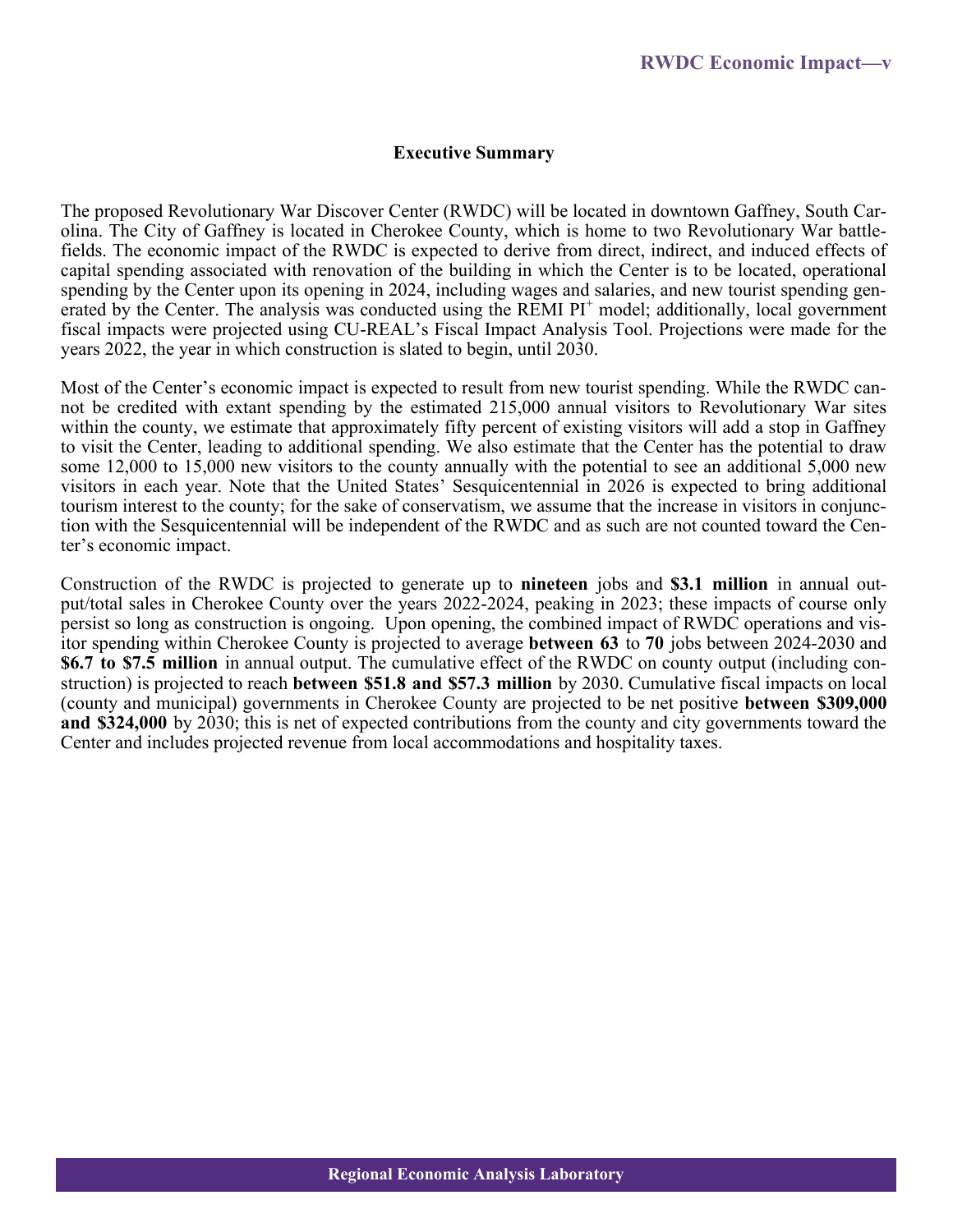This Page Intentionally Left Blank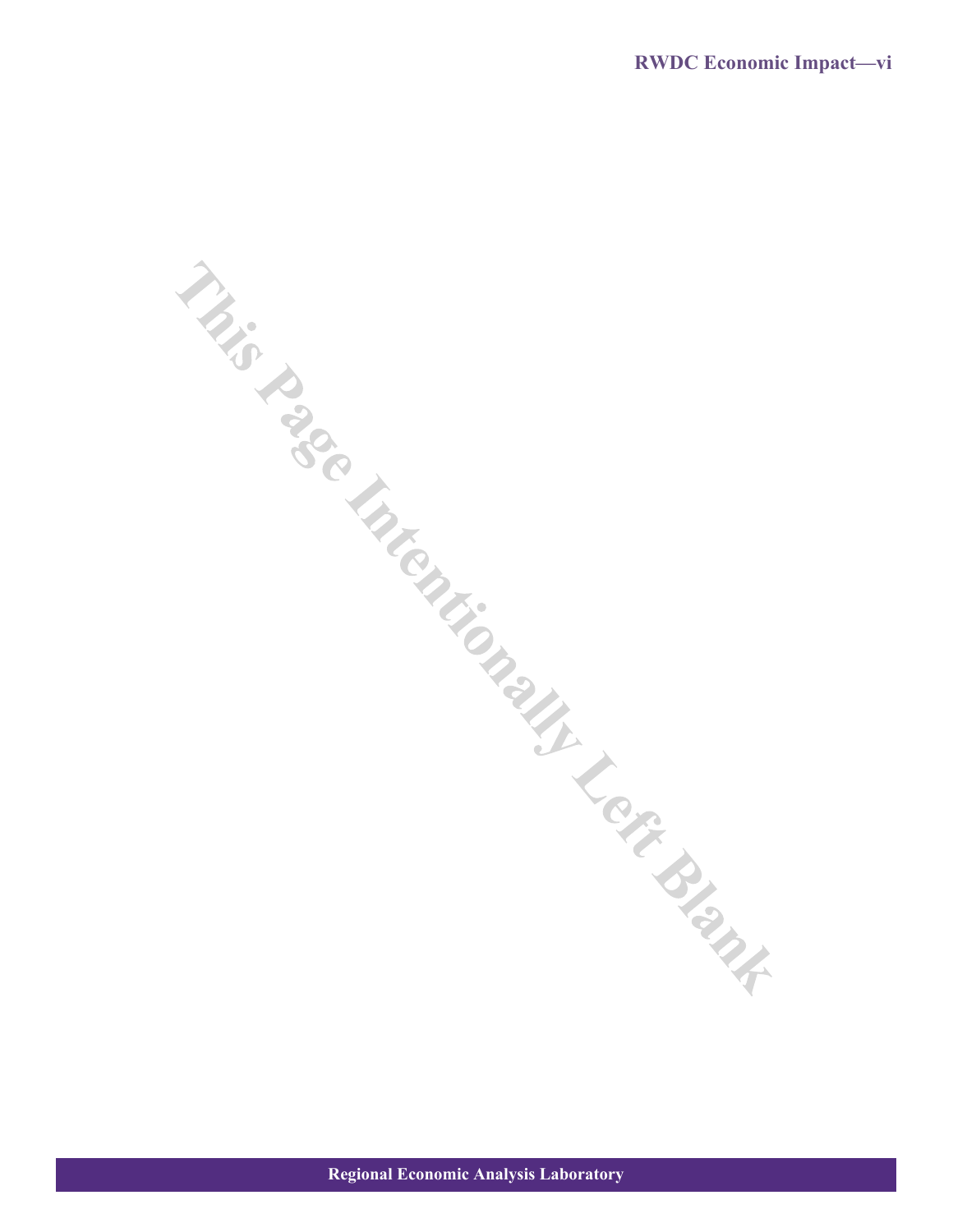## **I. Introduction**

The following is a projection of the economic and fiscal impact of the proposed Revolutionary War Discovery Center (RWDC) in Gaffney, South Carolina. Gaffney is a city of approximately 12,500 people located in Cherokee County in the Upstate of South Carolina. Gaffney is adjacent to Interstate 85 less than one hour south of Charlotte, North Carolina. Cherokee County is home to the King's Mountain and Cowpens battlefields, the site of two major battles in the American Revolutionary War.

Economic and fiscal impacts estimated in this report for Cherokee County are those resulting from operations, including wages and salaries, capital expenditures, and spending by "non-local" visitors to the Center. Construction of the Center is expected to commence in 2022 with it opening in 2024. This analysis projects economic and fiscal impacts through 2030.

# **II. Methodology**

To project the economic impact of the Revolutionary War Discover Center, the Regional Economic Analysis Laboratory utilized the Regional Economic Models, Inc. (REMI)  $PI^+$  modeling engine along with our own Fiscal Impact Analysis Tool. REMI utilizes input-output (IO) modeling as well as computable general equilibrium (CGE) and econometric modeling to project a baseline of economic activity assuming ceteris paribus except for normal economic growth. Shocks to the economy can then be modeled in terms of departures from that baseline, including direct, indirect, and induced effects.

The REMI model is a new economic geography (NEG) model, taking into account trade flows between regions based upon availability of labor and natural resources and the efficacy of transporting goods and services to and from the region. The model can project economic impacts over multiple years, allowing for intertemporal, i.e., "spillover", effects from one year to the next.

Outputs from the REMI model are used with our Fiscal Impact Analysis Tool in order to project the net fiscal impact that the modeled economic shocks will have on state and local (county and municipal) governments in the study region. The tool is calibrated

using U.S. Census of Governments data to estimate changes in revenue and expenditures for state and local governments based upon changes in metrics generated by the REMI model. Net fiscal impact is defined as the total revenue impact minus the total impact on expenditures.

Impacts are reported using the following metrics; all dollar amounts are stated in constant 2020 dollars in order to control for inflation.

Employment is the number of jobs or job equivalents created within the study region through direct, indirect, and induced effects.

Direct employment consists of those employed by the Center, for example. Indirect employment effects are the jobs created at first and second tier suppliers located within the region, while induced employment effects are jobs created by consumer spending of wage income generated by direct and indirect effects.

- Total compensation is the impact on aggregated annual wage income (including fringes) for all workers in the region.
- Output, or total sales, is the dollar value of all goods and services produced within the region within a given year.
- Net local government revenue: Economic activity impacts local government revenue; this analysis estimates revenue impact from all revenue sources, including taxes, licensing, fees, and intergovernmental transfer. However, economic activity also creates demands on local government services, including public safety, infrastructure, and so forth; therefore, this fiscal analysis also projects the impact on local government expenditures. The estimated fiscal impact is therefore reported as revenue net of expenses. This value is aggregated for all local governments (county and municipal) within the region.

# **III. Model Inputs & Assumptions**

Operational and capital expenditure data for the analysis were obtained from the City of Gaffney. Visitor projections and spending data were estimated using visitor data from similar historic and cultural attrac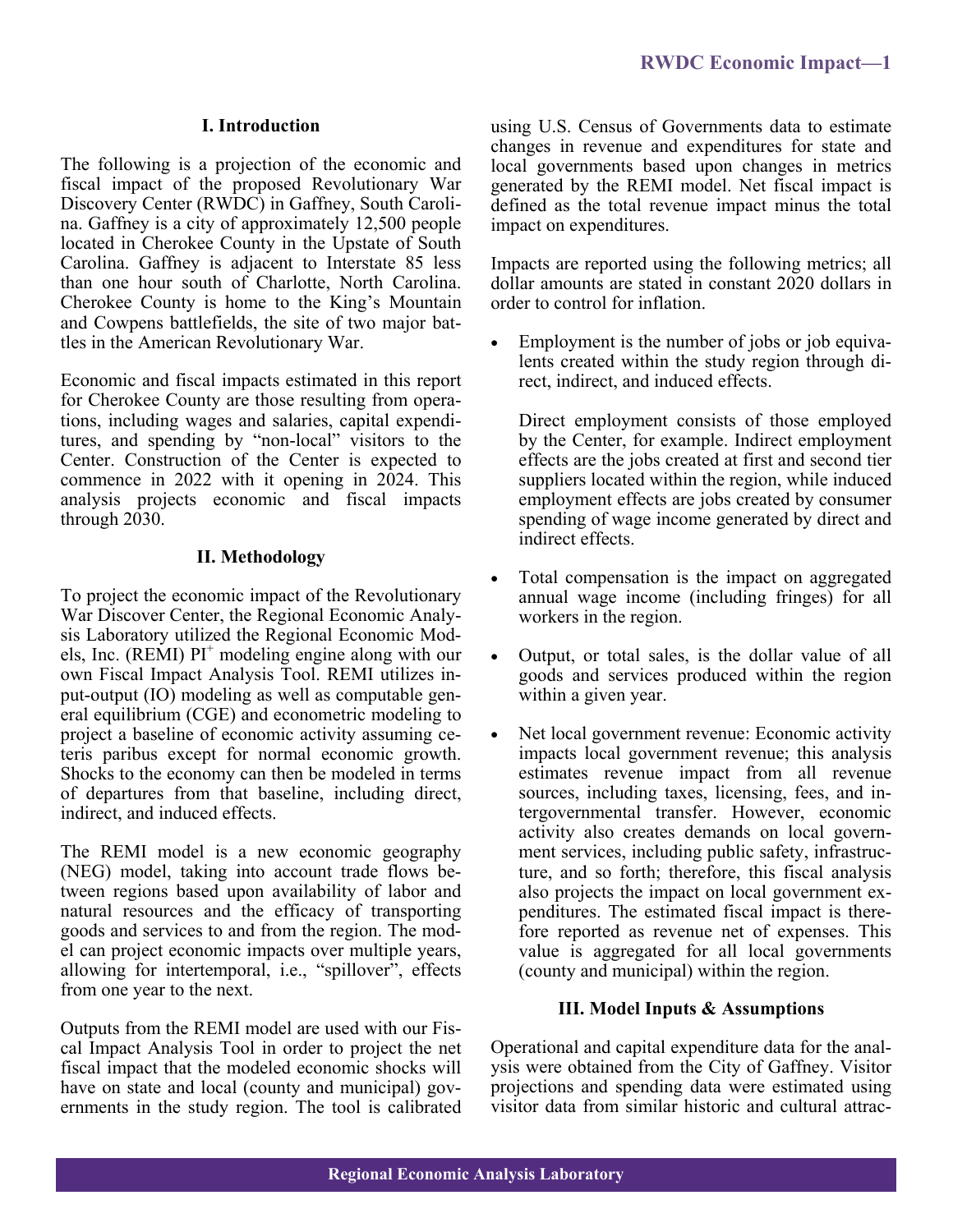tions. Our projections include a low and high range estimate as outlined below.

It is estimated that a total of approximately 215,000 people currently visit the existing Revolutionary War sites in Cherokee County per year. We estimate that approximately fifty percent, or 107,500 of those existing visitors to the county will add a stop at the new RWDC once it is completed. While extant spending by these visitors cannot be counted toward the RWDC in terms of economic impact, any additional spending done by these visitors in conjunction with their adding a stop at the Center can be counted. We estimate that these visitors will spend an additional \$15 (low) to \$18 (high) per person in Gaffney, divided between lunch and the purchase of souvenirs or other retail items. This amounts to an additional \$1.6-\$1.9 million in direct visitor spending.

In addition to additional spending by existing visitors, we project that as the new Center is promoted, it may draw an additional 12,000 (low) to 15,000 (high) visitors to the region in the first year of operation. These additional visitors are expected to spend approximately \$118 per person, divided between lodging, food, automobile transportation, retail, and entertainment. This amounts to an increase of an additional \$1.4-\$1.8 million in direct spending in the region.

In subsequent years, for each additional 5,000 visitors attracted per year, annual direct spending is projected to increase by approximately \$590,000.

It is important to note that the United States' Sesquicentennial will be celebrated in 2026. This is expected to bring additional tourism interest to the Rev-



olutionary War historical sites within Cherokee County. However, since this study only considers the *additional* tourism spending specifically generated by the RWDC, for the sake of conservatism, we assume that the increase in visitors in conjunction with the Sesquicentennial will be independent of the Center.

Model inputs by year are presented in Table A-1 in the Appendix.

#### **IV. Results**

Detailed economic and fiscal impact estimates are presented in the tables in the Appendix of this report. Impacts are projected for the years 2022, the year in which construction is projected to begin, until 2030.

#### *Operations*

The economic impact from operations of the RWDC are relatively small, as the Center itself will only employ a small paid staff and will not be engaged in purchasing inputs from local suppliers to a large extent. Most of the impact from the Center is projected to come from visitor spending, which will be detailed shortly.

The employment impact from operational spending by the Center, including wages and salaries, beginning with the opening of the Center in 2024, is projected to be three to four jobs. Between 2022-2030, we project an average annual impact of \$155,000 in total compensation and \$493,000 in output/total sales. Employment impact projections are presented graphically in Figure 1.

## *Capital Spending*

Capital spending includes the construction involved with renovation to the existing building in which the Center will be located as well as the purchase of equipment. Direct investment spending is expected to total \$5.3 million in construction over the years 2022-2024 and \$382,500 in equipment purchases in 2024. The economic impact of this capital spending is projected to be an average of 13 jobs in Cherokee County over the years 2022-2024, \$707,000 in total annual compensation, and \$2.2 million in annual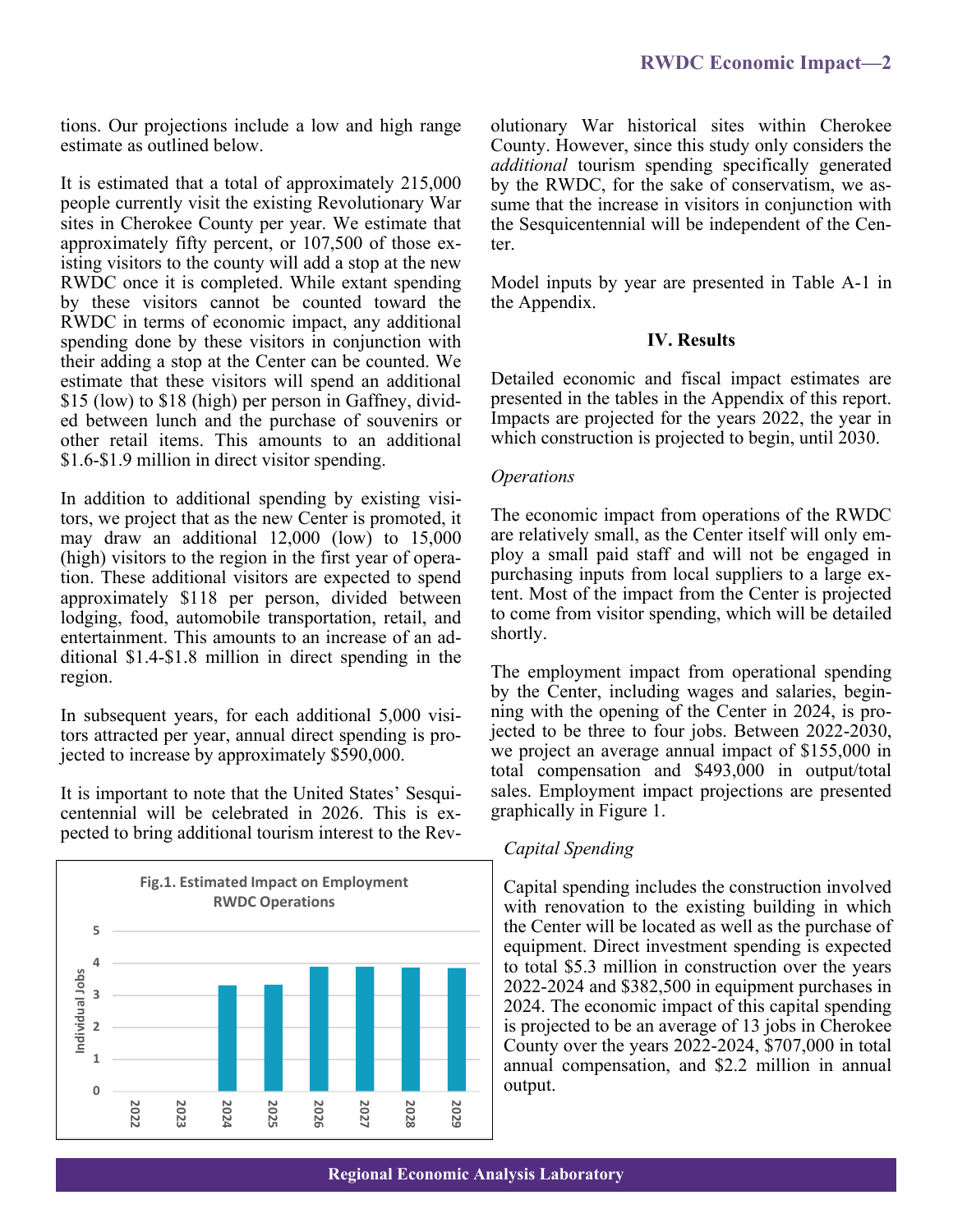

Note that local economic impact from capital spending is often less than the total amount of direct expenditure; this is due to the need to import equipment and many of the materials needed for construction. For example, steel girders used in erecting a structure are not manufactured locally, so the impact associated with their manufacture and sale will accrue in their place of origination.

Note in Figure 2 that in the years following completion of the construction phase there are slightly negative economic impacts projected for the region. This is the result of the projected impact on relative labor costs (wages) resulting from construction spending. When the capital project is ongoing, the positive effect on the local economy creates demand for new workers, which puts upward pressure on local relative wage rates. Once the construction is completed, these higher wage rates persist for a period of time, which creates a short-term dampening effect on the local economy. This is,



however, more than offset overall by positive operational and visitor spending impacts.

# *Visitor Spending*

Using the more conservative visitor projections (the "low" estimate), the additional spending by existing visitors to Revolutionary sites in the county along with additional visitors drawn by the RWDC are projected to impact the county's economy by 42 jobs and \$4.1 million in output in the first year of operation (2024). Assuming an increase of 5,000 visitors per year, these impacts are projected to grow to 74 jobs and \$8.2 million by 2030.

The high-end projection estimates the impact to Cherokee County at 50 jobs and \$4.9 million in out-



put in the first year increasing to 82 jobs and \$9 million in output by 2030.

Projections for the jobs impact from visitor spending are presented in Figure 3.

## *Total Economic Impact*

Including all of the above components, the total employment impact of the RWDC on Cherokee County following its opening in 2024 is projected to average between 63 and 70 jobs over the years 2024-2030 and \$6.7 to \$7.5 million in annual output. The cumulative impact on output in the county between 2022-2030, which includes the construction phase, is projected to be between \$51.8 and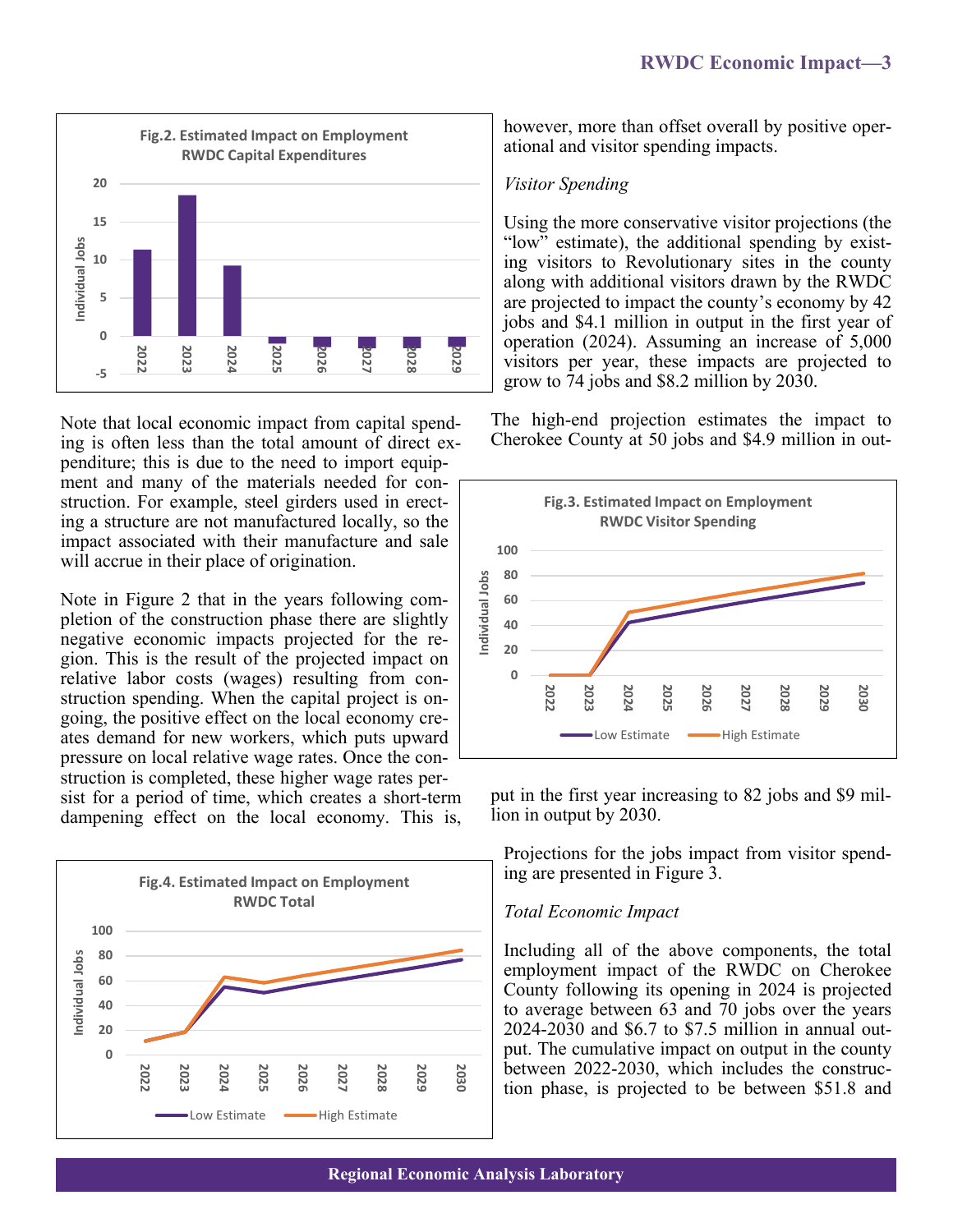



#### *Fiscal Impact*

The RWDC is expected to generate an increase in both revenue and expenditures for local governments in Cherokee County. The fiscal impact, due partly to county and city government financial contributions to the project, is mostly negative during the construction phase. However, once the RWDC opens and visitation commences, the net fiscal impact turns positive, largely attributable to expected accommodations (ATAX) and hospitality (HTAX) tax revenue im-

pacts. Overall, summing the net fiscal impact over the years 2022-2030, the cumulative effect on local government revenues in the county is projected be positive, with relatively little variation between the high and low estimates. Cumulative net revenue is projected to be approximately \$309,000 in the low range estimate and \$324,000 in the high range estimate. Again, this is net of the financial investment in the Center by local governments during the construction phase in the early years. This indicates overall that the investment can be expected to be recouped by local governments within a short time following opening of the Center. The net fiscal impact projection is presented in Figure 5.

#### **V. Conclusion**

The Revolutionary War Discovery Center, planned for downtown Gaffney, South Carolina, is projected to generate a net positive impact on the local economy within Cherokee County as well as, beginning in the year following opening of the center, positive net local fiscal effects. This impact is projected to largely be generated by spending by additional visitors to the region drawn by marketing of the new Center, along with expected additional spending by some currently existing visitors to Revolutionary War sites within the county.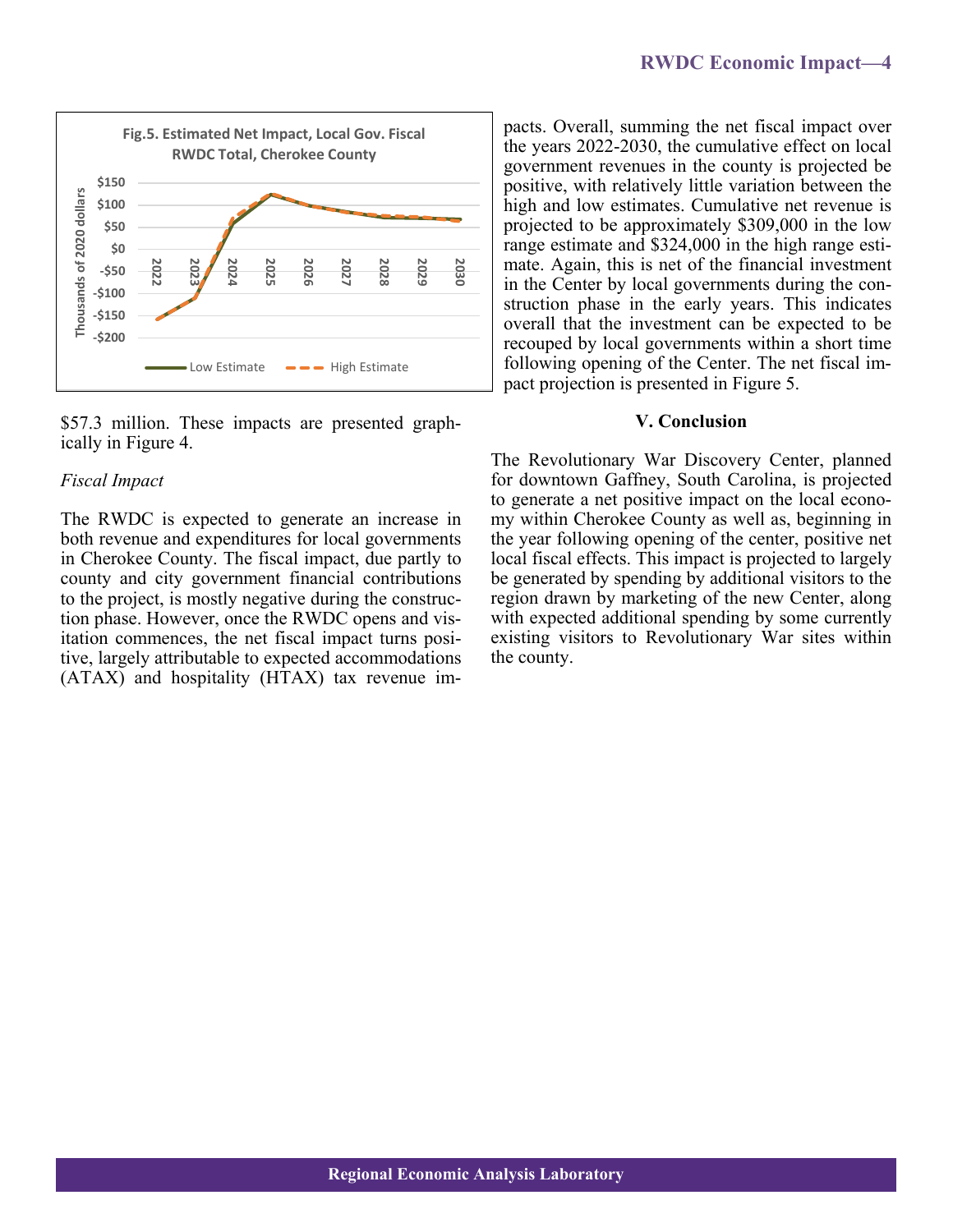|                                    |                                                                                                   | 2022                  | 2023        |              | 2024                  | 2025      | 2026                                                      | 2027       |                      | 2028           | 2029      |                 | 2030      |
|------------------------------------|---------------------------------------------------------------------------------------------------|-----------------------|-------------|--------------|-----------------------|-----------|-----------------------------------------------------------|------------|----------------------|----------------|-----------|-----------------|-----------|
| Operational Spending (incl. wages) |                                                                                                   | n                     | n           | S.           | 300,000               | \$300,000 | \$350,000                                                 | \$350,000  |                      | \$350,000      | \$350,000 |                 | \$400,000 |
| CapEx                              |                                                                                                   | 000<br>\$1,525,       | \$2,525,000 |              | \$1,662,500           | S         | S                                                         | S          | S                    |                | S         | S               |           |
| Total Visitors (Low Estimate)      |                                                                                                   | 500<br><sup>119</sup> | 124,500     |              | 129,500               | 134,500   | 139,500                                                   | 144,500    |                      | 149,500        | 154,500   |                 | 159,500   |
|                                    |                                                                                                   | ,500<br>122           | 127,500     |              | 132,500               | 137,500   | 142,500                                                   | 147,500    |                      | 152,500        | 157,500   |                 | 162,500   |
|                                    | Total Visitors (High Estimate) 122,50<br>*All dollar amounts stated in thousands of 2020 dollars. |                       |             |              |                       |           | Table A-2. Estimated Operational Impact, Cherokee County  |            |                      |                |           |                 |           |
| Category                           | Units                                                                                             |                       | 2022        |              | 2023                  | 2024      | 2025                                                      | 2026       | 2027                 | 2028           |           | 2029            | 2030      |
| Employment                         | Individuals (Jobs)                                                                                |                       |             |              |                       | m         | m                                                         | 4          | 4                    | 4              |           | 4               | 4         |
| Compensation                       | Thousands of Fixed (2020) Dollars                                                                 |                       | n.          |              |                       | 125       | n<br>29                                                   | S.<br>156  | 160                  | 163            |           | 165             | 187       |
| Output                             | Thousands of Fixed (2020) Dollars                                                                 |                       | S           | M            | ∽                     | ∽<br>424  | n<br>429                                                  | S<br>504   | n<br>506             | 507            | M         | n<br>506        | 575       |
|                                    |                                                                                                   | Table A               |             |              |                       |           | -3. Estimated Impact of Capital Spending, Cherokee County |            |                      |                |           |                 |           |
| Category                           | Units                                                                                             |                       | 2022        |              | 2023                  | 2024      | 2025                                                      | 2026       | 2027                 | 2028           |           | 2029            | 2030      |
| Employment                         | Individuals (Jobs)                                                                                |                       | H           |              | 9)                    | თ         | ਦਿ                                                        | $\Xi$      | $\widetilde{\omega}$ | $\overline{c}$ |           | $\widehat{\Xi}$ | ਦਿ        |
| Compensation                       | Thousands of Fixed (2020) Dollars                                                                 |                       | 607<br>n    | $\mathsf{v}$ | n<br>1,001            | 513       | (35)                                                      | $(63)$ \$  | $\mathsf{v}$<br>(84) | (90)           |           | (88)            | (81)      |
| Output                             | Thousands of Fixed (2020) Dollars                                                                 |                       | 1,925<br>S  | S            | $\mathsf{S}$<br>3,148 | 1,567     | $\mathsf{C}$<br>(220)                                     | S<br>(295) | S<br>(320)           | (306)          |           | 278)            | (242)     |

Table A-1. Model Inputs\* **Table A-1. Model Inputs\***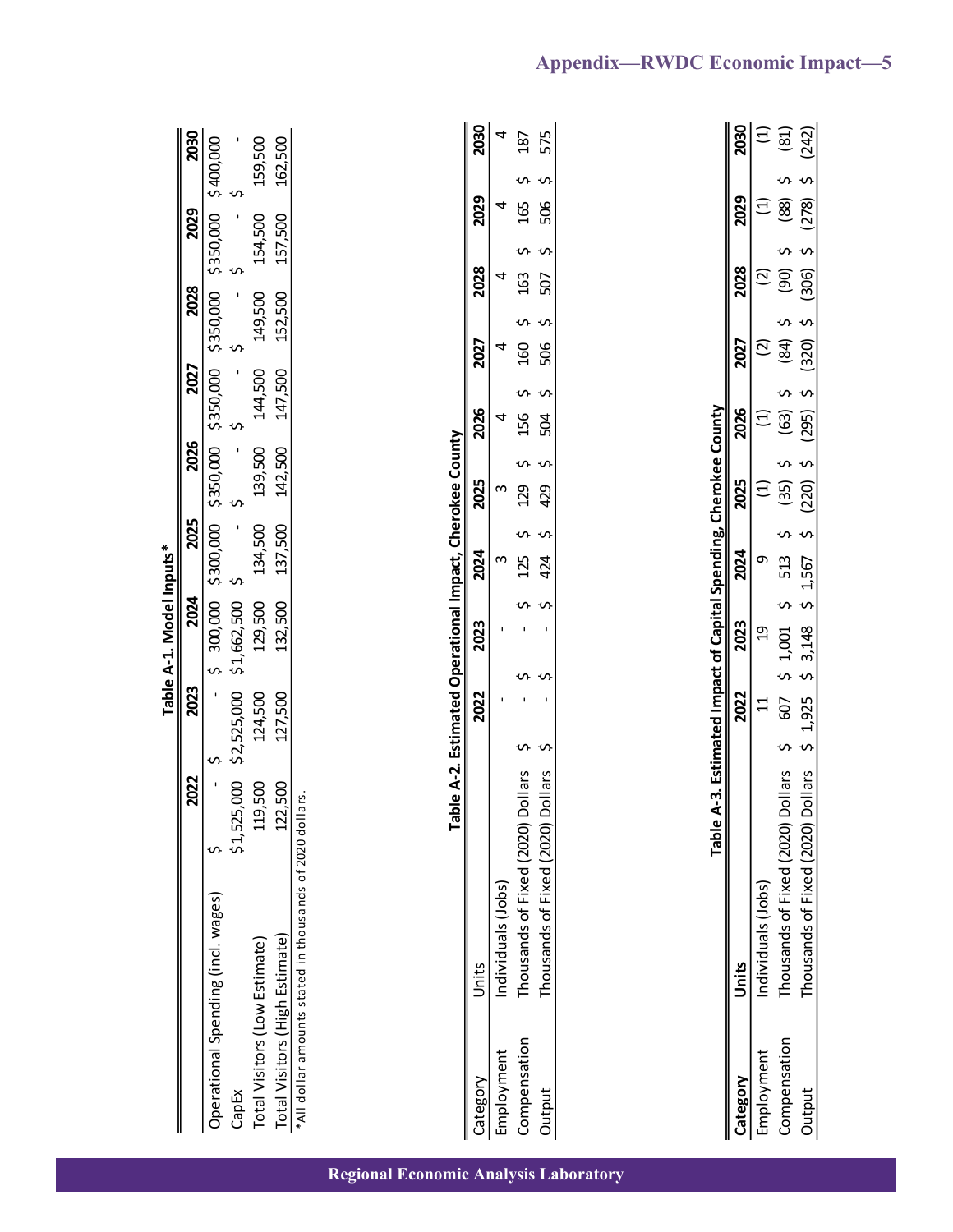|              | Table A-4. Estimated Impact of Visitor Spending, Cherokee County - Low Estimate           |      |      |      |      |                                                                |      |      |      |      |
|--------------|-------------------------------------------------------------------------------------------|------|------|------|------|----------------------------------------------------------------|------|------|------|------|
| Category     | Jnits                                                                                     | 2022 | 2023 | 2024 | 2025 | 2026                                                           | 2027 | 2028 | 2029 | 2030 |
| Employment   | ndividuals (Jobs)                                                                         |      |      |      |      |                                                                | 59   |      | 69   |      |
| Compensation | Thousands of Fixed (2020) Dollars                                                         |      |      |      |      | $$1,281$ $$1,494$ $$1,746$ $$1,980$ $$2,004$ $$2,425$ $$2,643$ |      |      |      |      |
| Output       | sellars<br>Thousands of Fixed (2020) I                                                    |      |      |      |      | $$4,136$ $$4,823$ $$5,531$ $$6,214$ $$6,883$ $$7,556$ $$8,220$ |      |      |      |      |
| Category     | Table A-5. Estimated Impact of Visitor Spending, Cherokee County - High Estimate<br>Jnits | 2022 | 2023 | 2024 | 2025 | 2026                                                           | 2027 | 2028 | 2029 | 2030 |
| Employment   | ndividuals (Jobs)                                                                         |      |      | 50   |      |                                                                |      |      |      |      |
| Compensation | Thousands of Fixed (2020) Dollars                                                         |      |      |      |      | 1,523 \$ 1,740 \$ 2,003 \$ 2,243 \$ 2,471 \$ 2,694 \$ 2,914    |      |      |      |      |
| Output       | <b>Dollars</b><br>Thousands of Fixed (2020) I                                             |      |      |      |      | $$4.911$ $$5.603$ $$6.319$ $$7.006$ $$7.675$ $$8.349$ $$9.013$ |      |      |      |      |

 $\textsf{Output} \hspace{1cm} \textsf{Though of Fixed (2020) Dollars} \hspace{1cm} 5 \hspace{1cm} - 5 \hspace{1cm} 5 \hspace{1cm} 4,911 \hspace{1cm} 5 \hspace{1cm} 5,603 \hspace{1cm} 5 \hspace{1cm} 6,319 \hspace{1cm} 5 \hspace{1cm} 7,605 \hspace{1cm} 5 \hspace{1cm} 8,349 \hspace{1cm} 5 \hspace{1cm} 9,013$